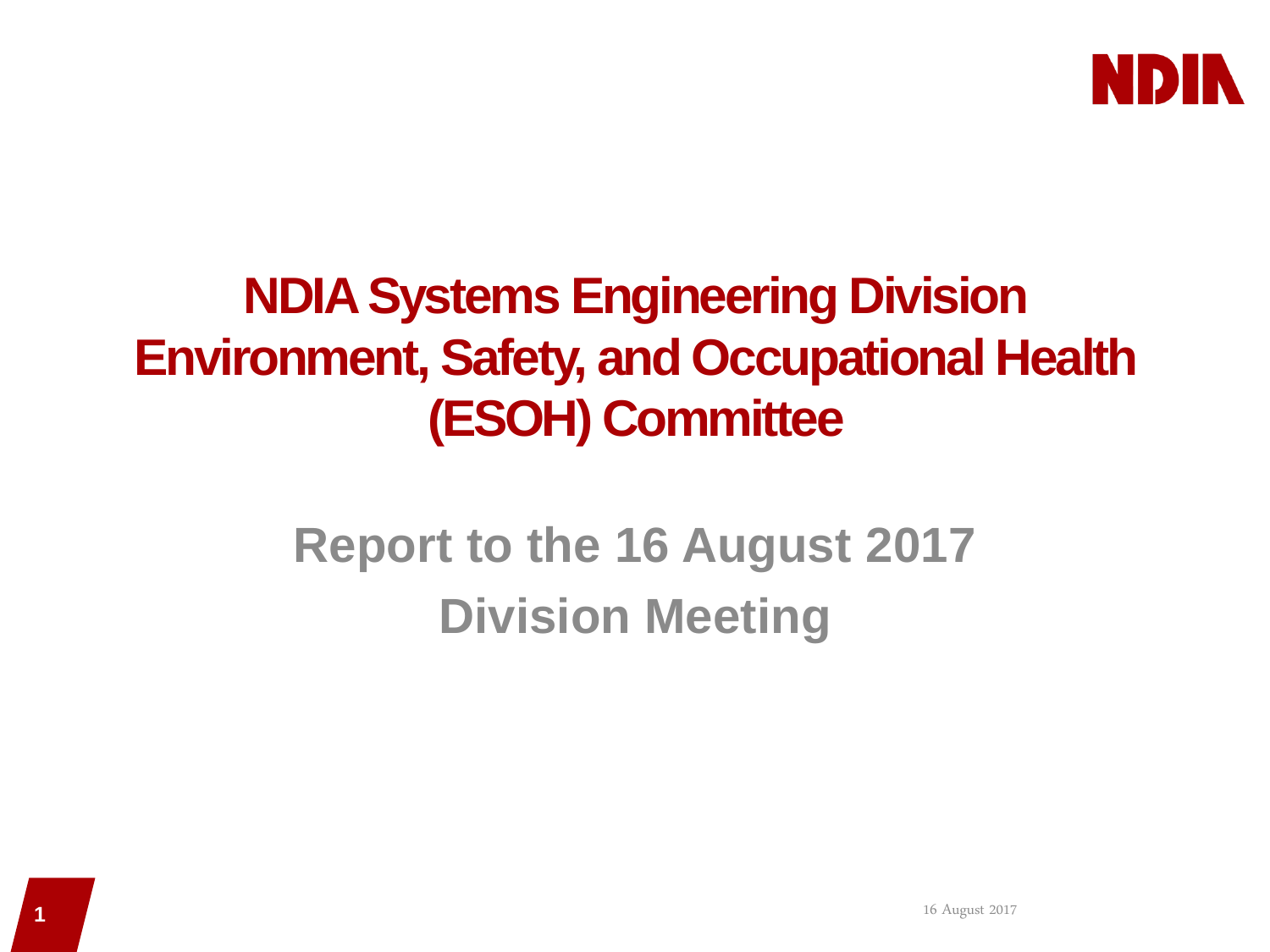# **Status Update**



| 2017 Tasks                                                                                                                                                              | <b>Status</b> | Accomplishments (deliverables, etc.)<br>- Updates in Bold                                                                                                                                                                                                                                                                                                                                                                               |
|-------------------------------------------------------------------------------------------------------------------------------------------------------------------------|---------------|-----------------------------------------------------------------------------------------------------------------------------------------------------------------------------------------------------------------------------------------------------------------------------------------------------------------------------------------------------------------------------------------------------------------------------------------|
| 1. Assess application of MIL-STD-882E,<br>NAS411 & NAS411-1, and Logistics<br>Product Data (LPD) for<br>environmental liabilities audit<br>reporting for weapon systems | In Progress   | Entered into discussions with DoD Comptrollers Office and<br>$\bullet$<br>Auditors on Way Forward for Environmental Liabilities based<br>on Disposal Sites Work Breakdown Structure analysis of<br>potential HAZMAT costs to develop cost factors for different<br>types of systems                                                                                                                                                     |
| 2. Evaluate inclusion of ESOH risks<br>and requirements in MBSE/Digital<br>Engineering                                                                                  | In Progress   | <b>Holding discussions with Pratt &amp; Whitney regarding MBSE</b><br>$\bullet$<br>efforts to manage HAZMAT in repair and maintenance of<br>parts. Pratt and Whitney to give presentation at the<br><b>November 2017 DoD ESOH IPT meeting</b>                                                                                                                                                                                           |
| 3. Update NAS411 and NAS411-1 to<br>align language & AD-DSL, and<br>continue with HAZMAT Risk<br><b>Management Guidance</b>                                             | In Progress   | • Attended DoD-AIA NAS411 meeting on August 2<br>• HAZMAT Risk Management (RM) Guidance<br>• NAS411-1 decision-making process<br>• 2018 priorities (e.g., Updates to NAS411 & NAS411-1,<br><b>HAZMAT RM Guidance, statement of work/specification</b><br>language)<br><b>Continuing development of the HAZMAT RM Guidance;</b><br>initial draft targeted for November 2017<br><b>Participating in bi-monthly AIA NAS411 WG meetings</b> |
| 4. ESOH Committee Meeting                                                                                                                                               | In Progress   | • ESOH Committee meeting at 1430-1600 on August 16                                                                                                                                                                                                                                                                                                                                                                                      |
| 5. NDIA SE Conference ESOH Track                                                                                                                                        | In Progress   | <b>ESOH track has 22 abstracts including panel session on</b><br>$\bullet$<br><b>TSCA and 1 Tutorial on Software System Safety</b>                                                                                                                                                                                                                                                                                                      |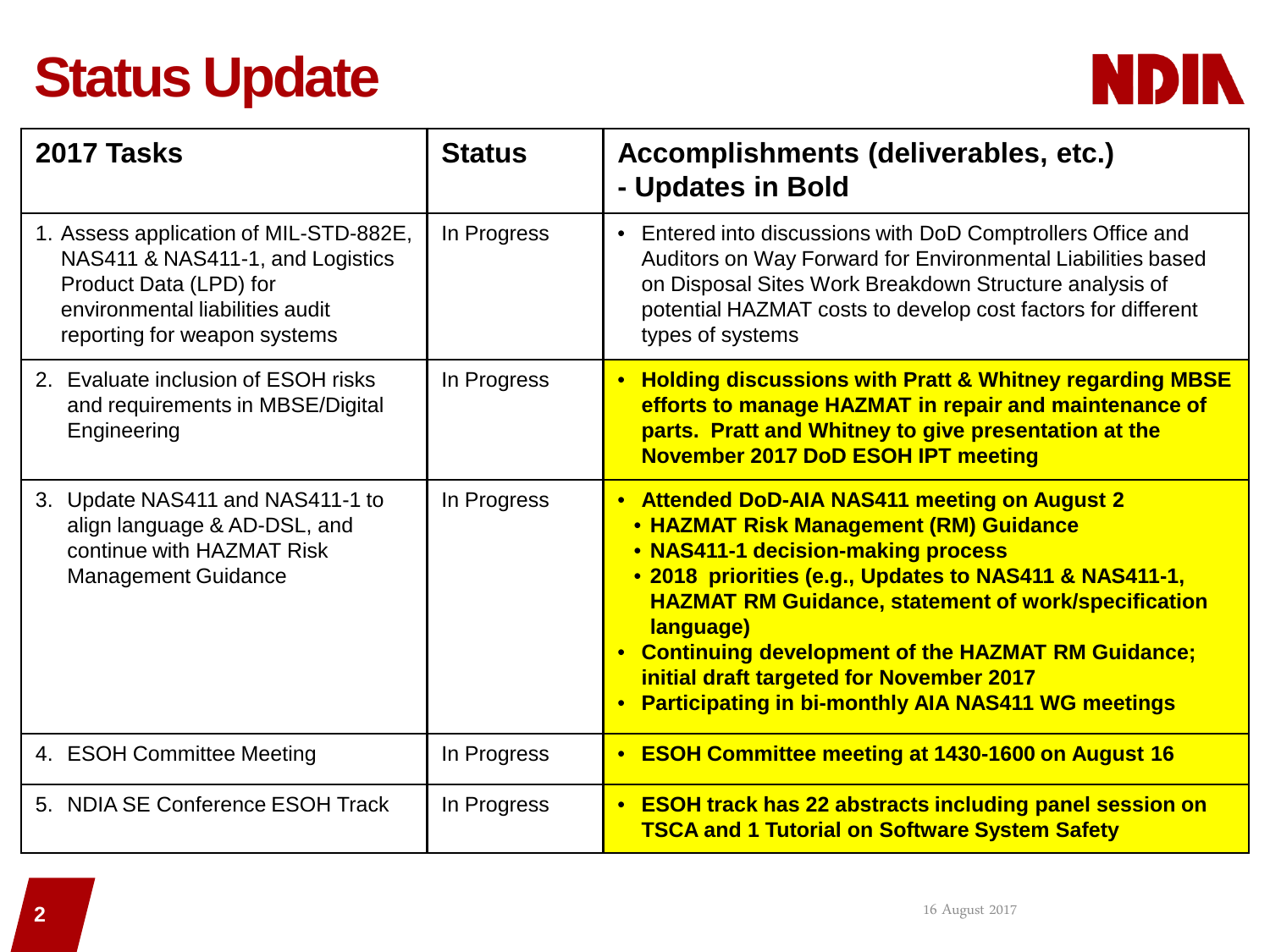# **ESOH Track Proposed – SE Conference**

### • **Day 1**

| <b>Abstract</b> | <b>Author</b>                                                                                                                                                                                        | <b>Paper Title</b>                                                                                                                    | <b>Topic</b>                    |
|-----------------|------------------------------------------------------------------------------------------------------------------------------------------------------------------------------------------------------|---------------------------------------------------------------------------------------------------------------------------------------|---------------------------------|
| 19912           | <b>James Thompson</b>                                                                                                                                                                                | <b>DASD (SE) Risk, Issue, and Opportunity (RIO)</b><br><b>Management and Independent Technical Risk</b><br><b>Assessments (ITRAs)</b> | <b>Keynote 1</b>                |
| 19697           | <b>David Asiello</b>                                                                                                                                                                                 | <b>Weaving Acquisition ESOH into Systems</b><br><b>Engineering and the Emerging Digital Engineering</b><br><b>Tapestry</b>            | <b>Keynote 2</b>                |
| 19908           | Asiello/Thompson/<br><b>Service Principals</b>                                                                                                                                                       | DoD Acquisition ESOH IPT Q&A Panel                                                                                                    | Keynote<br>Question &<br>Answer |
| 19770           | <b>TSCA Panel (Dr.</b><br><b>Underwood</b><br>(OASD(EI&E),<br><b>Amy Borman (Army),</b><br><b>Jim Rudroff (Navy),</b><br><b>Shane Esola (DCMA),</b><br><b>Joseph Constantino</b><br>(or Forbes) (AF) | <b>Assessing the impacts of Amended Toxic</b><br><b>Substances Control Act to the DoD Mission and</b><br>the Defense Industrial Base  | <b>TSCA Panell</b>              |

**NDIN**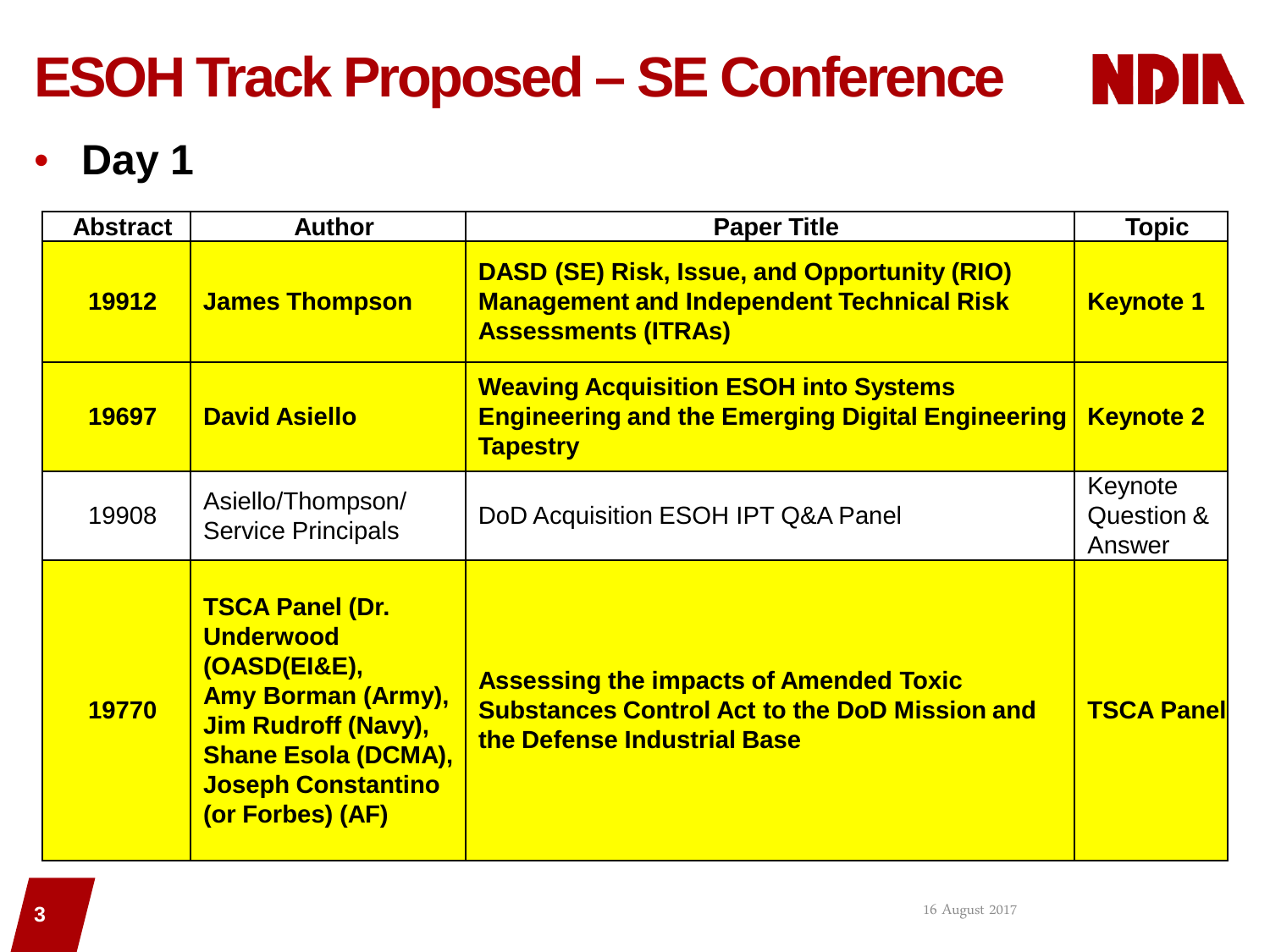# **ESOH Track Proposed – SE Conference**

#### • **Day 1 (Cont.)**

| <b>Abstract</b> | <b>Author</b>                | <b>Paper Title</b>                                                                                                      | <b>Topic</b>                  |
|-----------------|------------------------------|-------------------------------------------------------------------------------------------------------------------------|-------------------------------|
| 19708           | <b>Michael Demmick</b>       | Unmanned System (UxS) Safety Engineering<br>Precepts - an OSD Guide - update of the 2007 OSD<br><b>UxS Safety Guide</b> | Lessons<br>Learned            |
| 19754           | Joseph Jones                 | Divergent Oscillating Refueling Probe on the HH-60G<br>Pavehawk                                                         | Lessons<br>Learned            |
| 19822           | Derek Johnston               | Human Factors Perspectives on DoD Aircraft Oxygen<br><b>System Challenges</b>                                           | Lessons<br>Learned            |
| 19772           | <b>Michael Vinarik</b>       | A Pragmatic Approach to System Modeling for Hazard<br><b>Identification and Risk Management</b>                         | <b>Digital</b><br>Engineering |
| 19701           | <b>Stuart Whitford</b>       | Leveraging Cybersecurity Tools for Software Safety:<br>Focusing (Some) Static Analysis on Safety-Critical<br>Software   | <b>Digital</b><br>Engineering |
| 19717           | <b>Bill Thacker</b>          | Using Digital Engineering to address ESOH<br>Considerations across the Program Life Cycle                               | <b>Digital</b><br>Engineering |
| 19773           | Leo Kilfoy - MSC<br>Software | Model Based Systems Engineering (MBSE)<br><b>Considerations for ESOH</b>                                                | <b>Digital</b><br>Engineering |

**NDIN**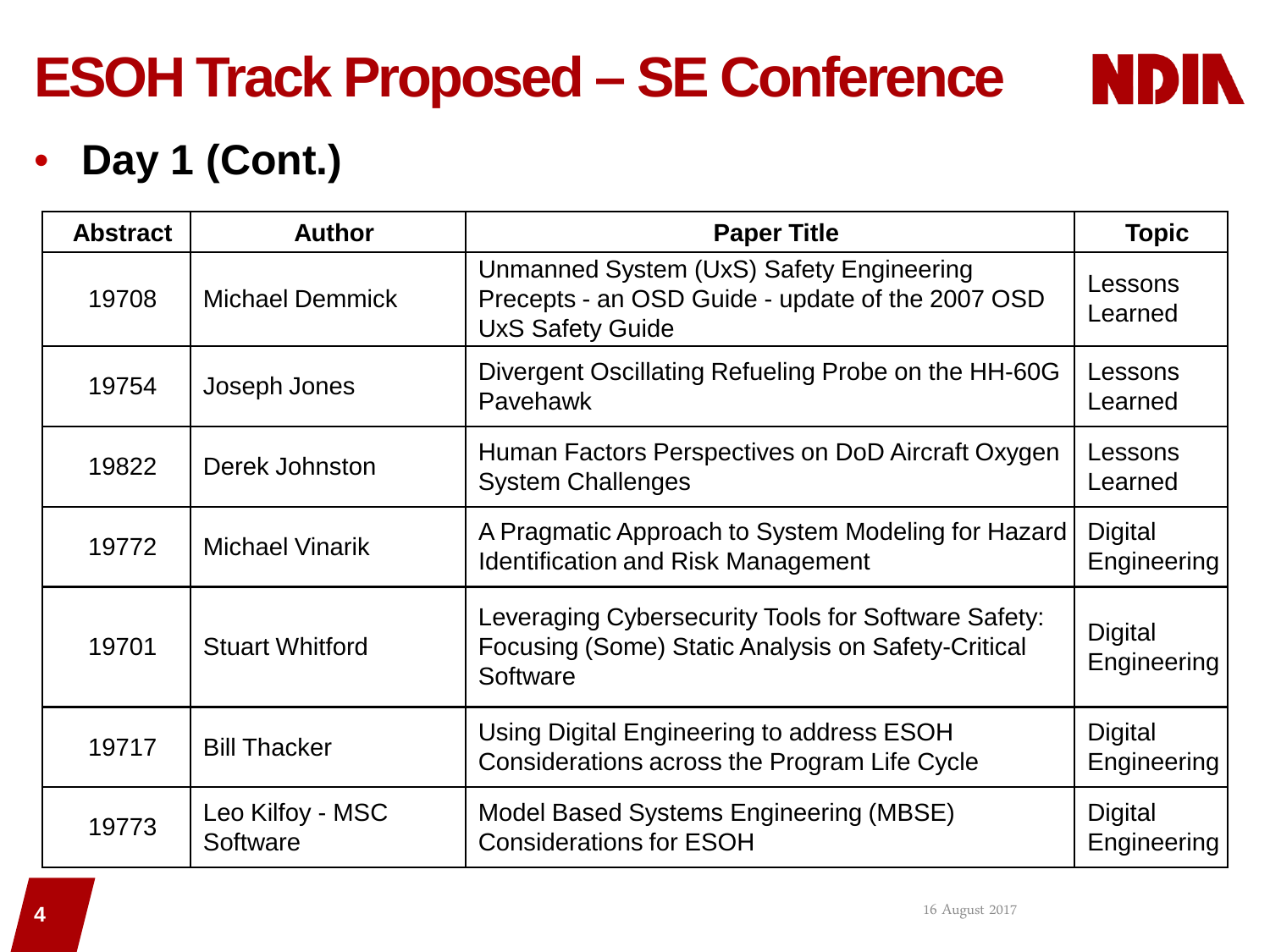

**NDIN** 

## **ESOH Track Proposed – SE Conference**

### • **Day 2**

| <b>Abstract</b> | <b>Author</b>                              | <b>Paper Title</b>                                                                                                                                     | <b>Topic</b>         |
|-----------------|--------------------------------------------|--------------------------------------------------------------------------------------------------------------------------------------------------------|----------------------|
| 19769           | <b>Jeff Walker</b>                         | <b>ESOH Risk Management and Applying MIL-STD-882E</b><br>Principles to Programs that Deviate from Standard<br><b>Acquisition Models</b>                | Rapid<br>Acquisition |
| 19767           | George Evans                               | Rapid Equipping – Immediate Need to Equip and Protect<br><b>Soldiers</b>                                                                               | Rapid<br>Acquisition |
| 19627           | Nathan Brown -<br>Kiona Technologies<br>HQ | Workplace Injury Prevention through Behavioral Safety<br><b>Observation Systems</b>                                                                    | <b>MISC</b>          |
| 19714           | <b>Patricia Underwood</b>                  | DoD's REACH Strategy and its Impact to Acquisition and<br>Sustainment                                                                                  | <b>HAZMAT</b>        |
| 19732           | Lori Hales                                 | Hazardous Materials Risk Management Using MIL-STD-<br>882E                                                                                             | <b>HAZMAT</b>        |
| 19750           | Dr. Michael Quinn<br>(USPHC)               | A Phased Approach for Assessing the Potential for<br><b>Environment and Occupational Health Risks of Novel</b><br><b>Materials of Military Concern</b> | <b>HAZMAT</b>        |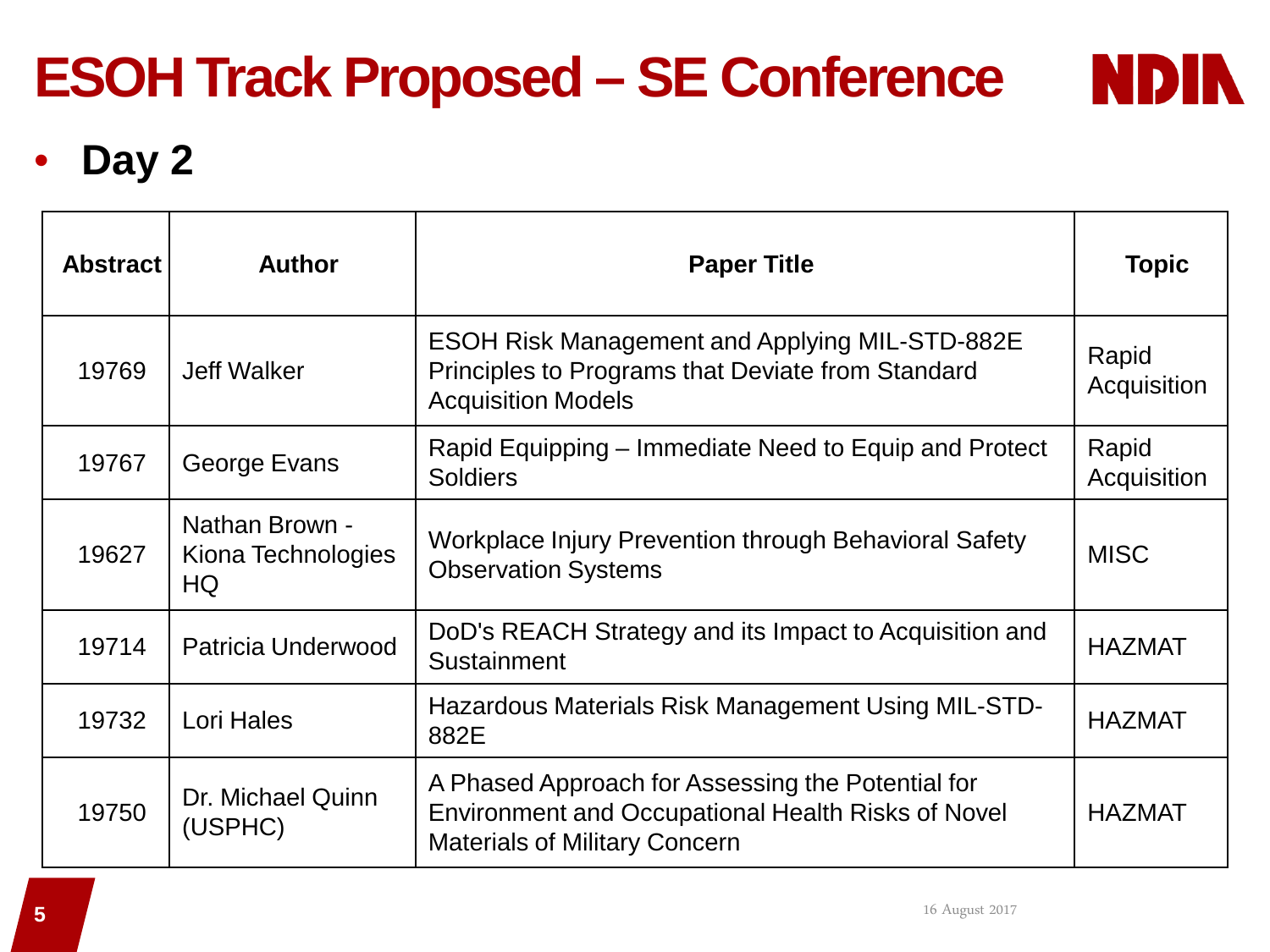# **ESOH Track Proposed – SE Conference**

### **NDIN**

#### • **Day 2 (Cont.)**

| <b>Abstract</b> | <b>Author</b>                       | <b>Paper Title</b>                                                                                                               | <b>Topic</b>           |
|-----------------|-------------------------------------|----------------------------------------------------------------------------------------------------------------------------------|------------------------|
| 19836           | <b>Karen Gill</b>                   | Leveraging the International Aerospace Environmental<br>Group (IAEG) Defense Acquisition Materials Declaration<br><b>Process</b> | <b>HAZMAT</b>          |
| 19705           | Patricia Huheey                     | <b>Environmental Liabilities for DoD Weapons Systems</b>                                                                         | Life Cycle<br>Analysis |
| 19810           | Ms. Sheila Neumannl<br>(U of Texas) | <b>Environmental Life Cycle Assessment of Commercial</b><br><b>Transportation Activities</b>                                     | Life Cycle<br>Analysis |
| 19699           | <b>Kelly Scanlon</b>                | Life Cycle Assessment: A Tool for Protecting DoD Assets                                                                          | Life Cycle<br>Analysis |
| 19766           | <b>Sherman Forbes</b>               | <b>ESOH Management in Agile and Rapid Acquisitions Using</b><br><b>Digital Engineering</b>                                       | Rapid<br>Acquisition   |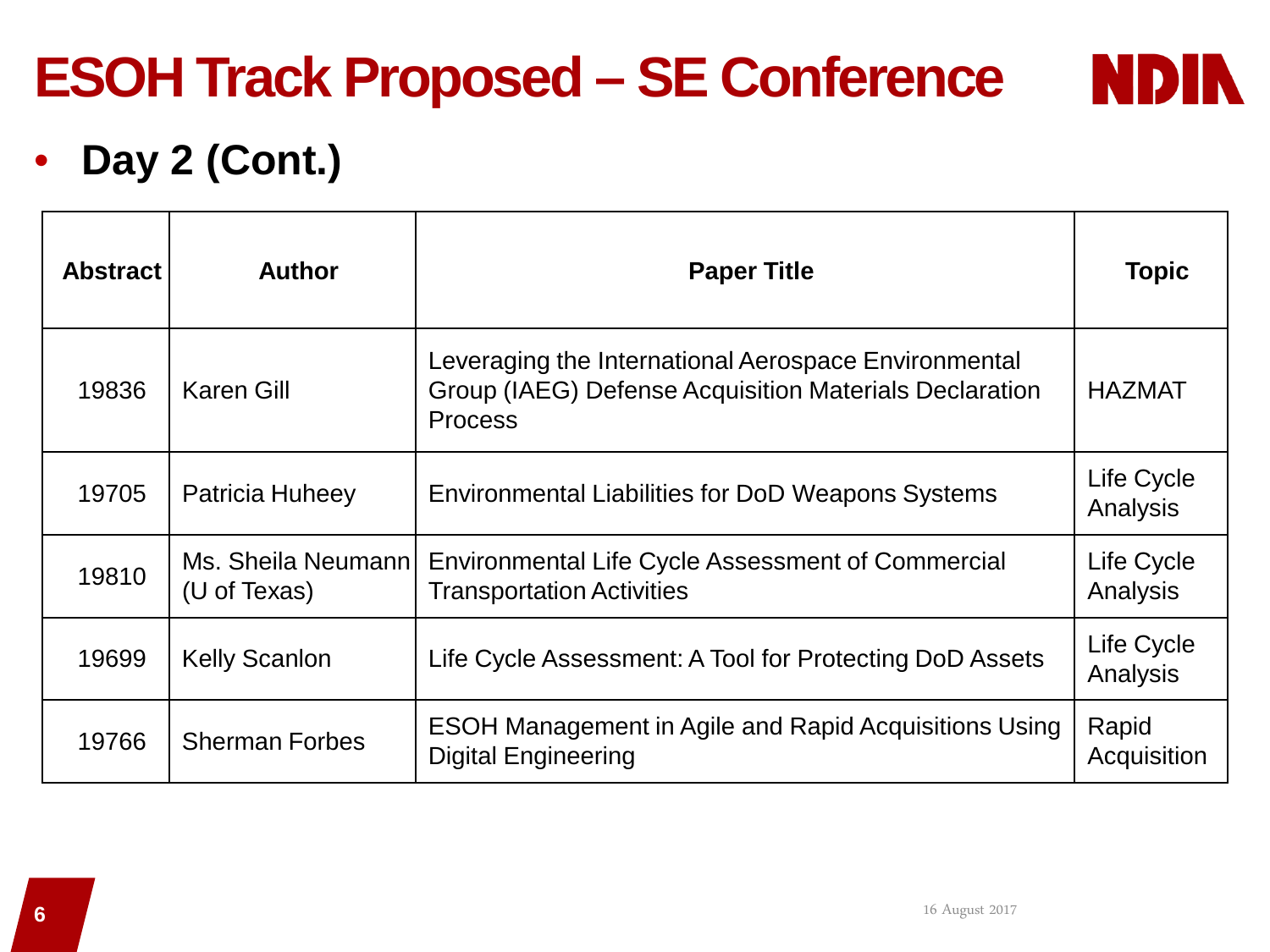## **Next ESOH Committee Meeting**



- **Date:** August 16, 2017
- **Time:** 2:30 4:00 pm
- **Location:** Booz Allen Hamilton, Crystal Square 2, 1550 Crystal Drive, Arlington-Crystal City, Conference Room 5008 (POC is Karen Gill/Lucy Rodriguez)
- **Call-in Number:** 877-885-1087; Access Code 5576719407#
- **DCO Link:**
	- [https://conference.apps.mil/webconf/SEACQESOHMTG16AUG201](https://conference.apps.mil/webconf/SEACQESOHMTG16AUG2017) [7](https://conference.apps.mil/webconf/SEACQESOHMTG16AUG2017)
- **Meeting Agenda:** 
	- ESOH Committee Report to Systems Engineering Division
	- 2017 NDIA SE Conference Proposed ESOH Track
	- Update on TSCA/REACH/ODS Restrictions in Europe

•